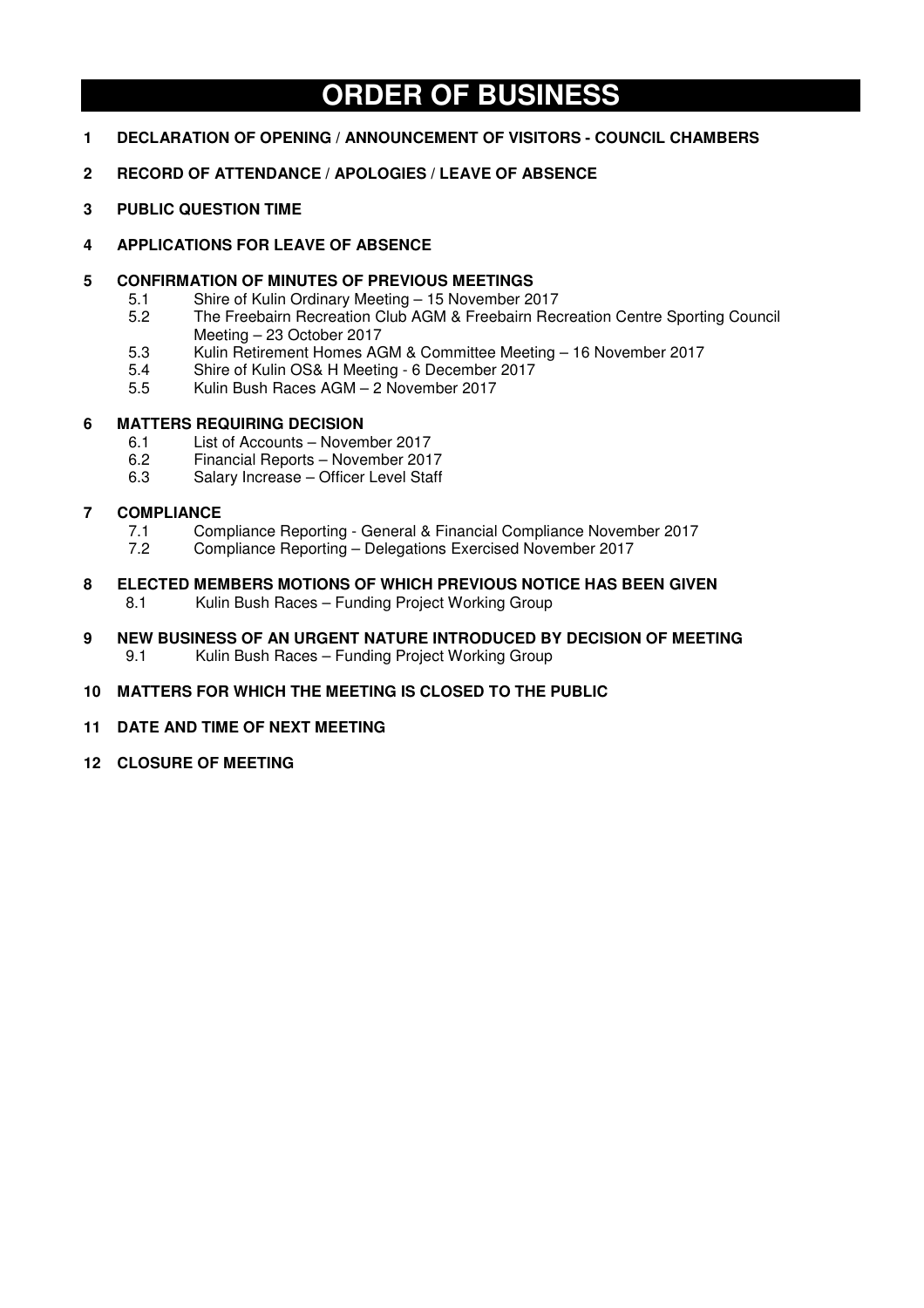# **Minutes of an Ordinary Meeting of Council held in the Council Chambers on Wednesday 20 December 2017 commencing at 4.40pm**

# **1. DECLARATION OF OPENING / ANNOUNCEMENT OF VISITORS**

# **2. RECORD OF ATTENDANCE/APOLOGIES/LEAVE OF ABSENCE**

| President                      | <b>West Ward</b> |
|--------------------------------|------------------|
| Deputy President               | <b>West Ward</b> |
| Councillor                     | <b>Town Ward</b> |
| Councillor                     | <b>Town Ward</b> |
| Councillor                     | <b>West Ward</b> |
| Councillor                     | <b>Town Ward</b> |
| Councillor                     | Central Wa       |
| Councillor                     | Central Wa       |
| Councillor                     | East Ward        |
| <b>Chief Executive Officer</b> |                  |
| Deputy CEO                     |                  |
| Manager of Works               |                  |
| ESO / Minutes                  |                  |
|                                |                  |

**West Ward** Town Ward Town Ward West Ward Town Ward Central Ward Central Ward

Apologies Nil

#### **3. PUBLIC QUESTION TIME**  Nil

## **4. APPLICATIONS FOR LEAVE OF ABSENCE**  Nil

# **5. CONFIRMATION OF MINUTES OF PREVIOUS MEETINGS**

Shire of Kulin Ordinary Meeting – 15 November 2017

## **01/1217**

**Moved Cr Robins Seconded Cr Bowey that the minutes of the Ordinary Council Meeting held on 15 November 2017 be confirmed as a true and correct record.** 

 **Carried 9/0** 

Freebairn Recreation Club AGM & Sporting Council Meeting – 23 October 2017

**02/1217** 

**Moved Cr Varone Seconded Cr Duckworth that the minutes of the Freebairn Recreation Club AGM & Sporting Council meeting held 23 November 2017 be received.** 

 **Carried 9/0** 

Kulin Retirement Homes AGM & Committee Meeting – 16 November 2017

**03/1217** 

**Moved Cr Bowey Seconded Cr Robins that the minutes of the Kulin Retirement Homes AGM & Committee Meeting held 16 November 2017 be received.** 

 **Carried 9/0** 

Shire of Kulin OS&H Meeting - 6 December 2017

**04/1217** 

**Moved Cr Smoker Seconded Cr Taylor that the minutes of the Shire of Kulin OS&H Meeting held 6 December 2017 be received.** 

 **Carried 9/0**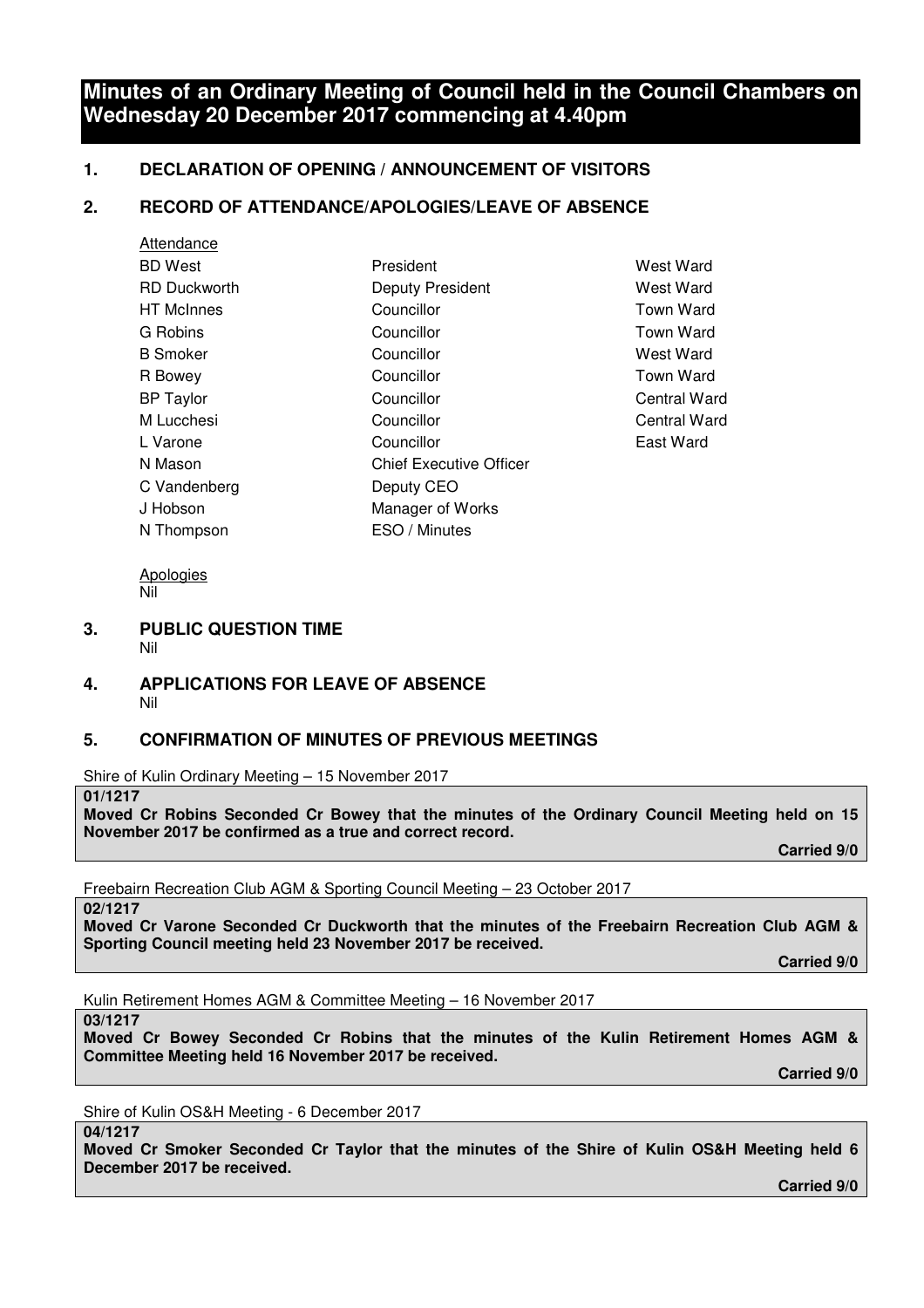#### **05/1217**

**Moved Cr Robins Seconded Cr Duckworth that the minutes of the Kulin Bush Races Annual Meeting held 2 November 2017 be received.** 

 **Carried 9/0** 

# **6 MATTERS REQUIRING DECISION**

# **6.1 List of Accounts – November 2017**

**RESPONSIBLE OFFICER:** DCEO **FILE REFERENCE:** 12.06 **AUTHOR:** DCEO **STRATEGIC REFERENCE/S:** 12.01 **DISCLOSURE OF INTEREST:** Nil

#### **SUMMARY:**

Attached is the list of accounts paid during the month of November 2017 for Council's consideration.

**BACKGROUND & COMMENT:**  Nil **FINANCIAL IMPLICATIONS:**  Nil **STATUTORY AND PLANNING IMPLICATIONS:**  Nil **POLICY IMPLICATIONS:**  Nil **COMMUNITY CONSULTATION:**  Nil **WORKFORCE IMPLICATIONS:**  Nil

### **OFFICER'S RECOMMENDATION:**

That November payments being cheque No's 239 (Trip Fund), 376 - 378 (Trust Fund) 2098 – 2104 (Bush Races), 36879 - 36892 (Municipal), EFT No's 13402 - 13510, DD6340.1 -DD6345.8 (Municipal), credit card payments, creditor payments, and other vouchers from the Municipal Fund totalling \$731,662.54 be received.

#### **VOTING REQUIREMENTS:**

Simple majority required.

### **06/1217**

**Moved Cr McInnes Seconded Cr Lucchesi that November payments being cheque No's 239 (Trip Fund), 376 - 378 (Trust Fund) 2098 – 2104 (Bush Races), 36879 - 36892 (Municipal), EFT No's 13402 - 13510, DD6340.1 -DD6345.8 (Municipal), credit card payments, creditor payments, and other vouchers from the Municipal Fund totalling \$731,662.54 be received.** 

 **Carried 9/0** 

**Cr Lucchesi left the Council Chambers at 5.11pm and returned at 5.13pm** 

# **6.2 Financial Reports – November 2017**

| <b>RESPONSIBLE OFFICER:</b>         | DCEO  |
|-------------------------------------|-------|
| <b>FILE REFERENCE:</b>              | 12.01 |
| <b>AUTHOR:</b>                      | DCEO  |
| <b>STRATEGIC REFERENCE/S:</b>       | 12.01 |
| <b>DISCLOSURE OF INTEREST: Nill</b> |       |

**SUMMARY:** 

Attached is the financial report for the period ending 30 November 2017.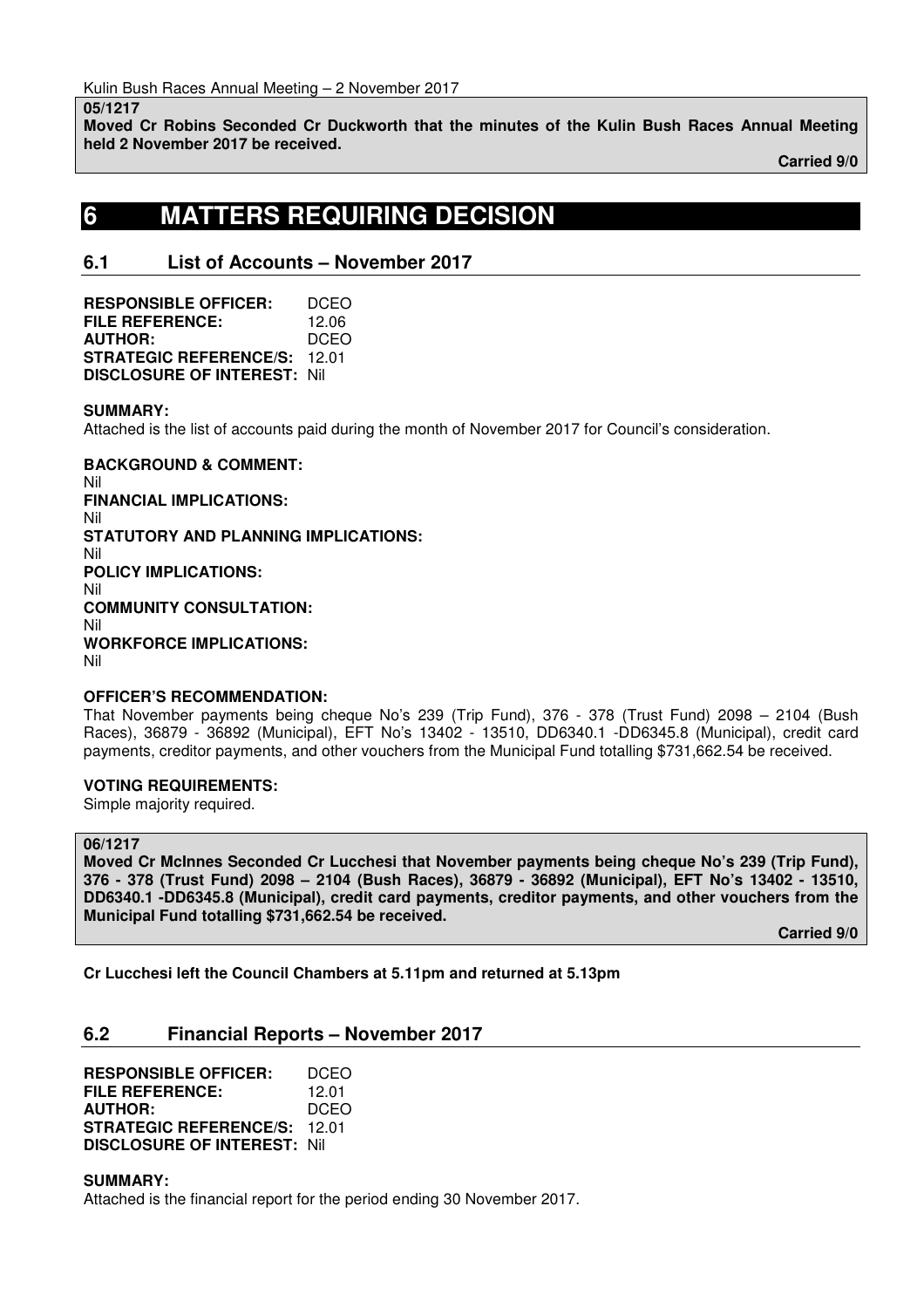### **BACKGROUND & COMMENT:**

Nil

#### **FINANCIAL IMPLICATIONS:**

Nil

### **STATUTORY AND PLANNING IMPLICATIONS:**

Regulation 34 of the Local Government (Financial Management) Regulations 1996 requires local governments to prepare each month a statement of financial activity reporting on the revenue and expenditure of funds for the month in question.

#### **POLICY IMPLICATIONS:**

Nil

### **COMMUNITY CONSULTATION:**

Nil

### **WORKFORCE IMPLICATIONS:**

Nil

### **OFFICER'S RECOMMENDATION:**

That Council endorse the monthly financial statement for the period ending 30 November 2017.

### **VOTING REQUIREMENTS:**

Simple majority required.

#### **07/1217**

**Moved Cr Smoker Seconded Cr Robins that Council endorse the monthly financial statement for the period ending 30 November 2017.** 

 **Carried 9/0** 

# **6.3 Salary Increase – Officer Level Staff**

**NOTE: This item had been provided to Councillors on 7 December 2017 by email and direct mail for Cr McInnes.** 

| <b>RESPONSIBLE OFFICER:</b>         | CEO   |
|-------------------------------------|-------|
| <b>FILE REFERENCE:</b>              | 12.01 |
| <b>AUTHOR:</b>                      | DCEO  |
| <b>STRATEGIC REFERENCE/S: 12.01</b> |       |
| <b>DISCLOSURE OF INTEREST: Nill</b> |       |

#### **SUMMARY:**

Annual salary increases for officer level staff, in line with CPI, are presented for Council's consideration.

A CPI increase was allowed for in the 2017/2018 budget but at the time of preparation, CPI data was not known.

Typically this increase would be passed on to staff immediately after budget adoption but as yet this has not occurred. This information is presented to Council now as, even though this increase is allowed for in the budget, no direct reference to the increase was spoken about during our budget discussion.

It is expected that this increase will take effect as of the 1st of July and staff will include a back payment for the period ended the 17 of December 2017.

### **BACKGROUND & COMMENT:**

Allowances were made for staff pay increases as part of the preparation of the 2017/2018 annual budget however these were not directly discussed during our budget conversations. At the time initial stages of the budget preparations, it was expected that CPI was going to be around the 2% mark and an allowance reflecting that rate was included in the budget figures. However, Perth CPI for the year ended June 2017 was 0.7%

 CPI details from the Australian Bureau of Statistics for the period June 2016 – June 2017 are presented in the table below: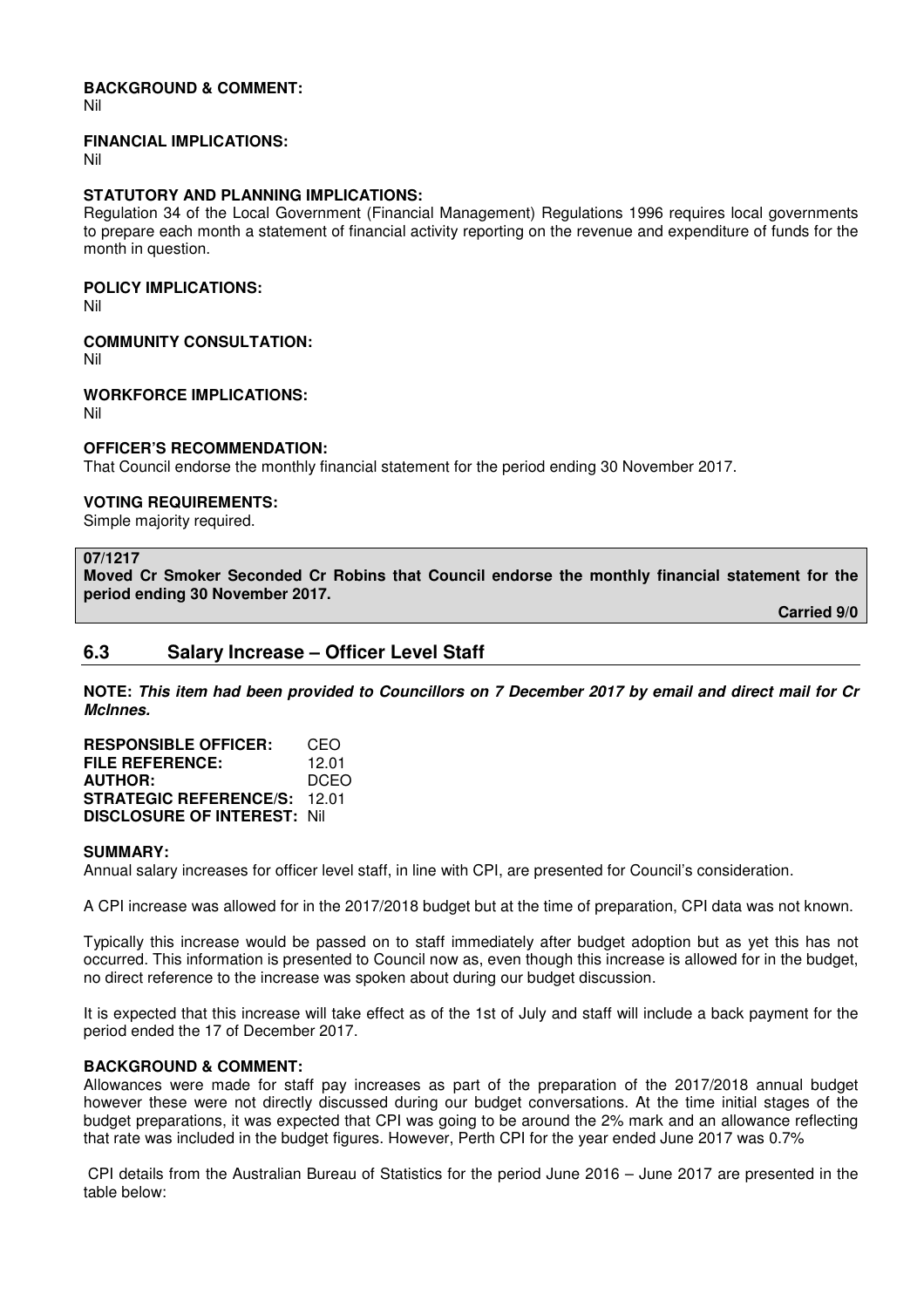|                                             | <b>Index</b><br>number(a)<br><b>Jun Qtr 2017</b> | Percentage change               |                                 |
|---------------------------------------------|--------------------------------------------------|---------------------------------|---------------------------------|
|                                             |                                                  | Mar Qtr 2017 to Jun Qtr<br>2017 | Jun Qtr 2016 to Jun Qtr<br>2017 |
| Sydney                                      | 111.7                                            | 0.4                             | 2.2                             |
| Melbourne                                   | 111.0                                            | 0.1                             | 2.2                             |
| <b>Brisbane</b>                             | 111.0                                            | 0.5                             | 1.8                             |
| Adelaide                                    | 109.2                                            | 0.1                             | 1.6                             |
| Perth                                       | 109.0                                            | 0.0                             | 0.7                             |
| Hobart                                      | 108.9                                            | 0.0                             | 2.3                             |
| Darwin                                      | 108.8                                            | 0.3                             | 0.5                             |
| Canberra                                    | 108.6                                            | 0.0                             | 2.1                             |
| Weighted average of eight<br>capital cities | 110.7                                            | 0.2                             | 1.9                             |

# All Groups CPI, All groups index numbers and percentage changes

I have provided calculations in the table below illustrating the cost to Council based on varying levels of rate increase

| <b>CPI Rate (Value of increase)</b> | Total cost to Council (annualised) |
|-------------------------------------|------------------------------------|
| 0.7%                                | \$9,602                            |
| 1.0%                                | \$13,716                           |
| 1.9%                                | \$26,062                           |

Staff excluded from this increase are executive management on fixed annual salaries and those on the minimum wage. On 16 June the Fair Work Commission announced an increase of 3.3 per cent to the national minimum wage following its annual wage review. All Shire of Kulin staff who are paid the minimum wage received this pay increase as of 1 July.

The pay increase will take effect as of 1 July 2017 and there will be a back payment to staff for the period 1 July – 17 December 2017. Going forward the increase will be included in the employee's rate of pay.

#### **FINANCIAL IMPLICATIONS:**

The pay increase of 1.0%, as per the Officer's recommendation, will cost Council \$13,716.

#### **STATUTORY AND PLANNING IMPLICATIONS:**

Nil

## **POLICY IMPLICATIONS:**

Nil

**COMMUNITY CONSULTATION:** 

Nil

# **WORKFORCE IMPLICATIONS:**

Nil

# **OFFICER'S RECOMMENDATION:**

That Council endorse a pay increase of 1.0%, 0.3% above Perth CPI, for all officer level staff. The pay increase will be back dated to the 1st of July and employee's ongoing rate will be increased by the same rate.

# **VOTING REQUIREMENTS:**

Simple majority required.

# **08/1217**

**Moved Cr Robins Seconded Cr Taylor that Council – endorse a pay increase of 1.0%, 0.3% above Perth CPI, for all officer level staff. The pay increase will be back dated to 1 July and employee's ongoing rate will be increased by the same rate.** 

**Carried 9/0**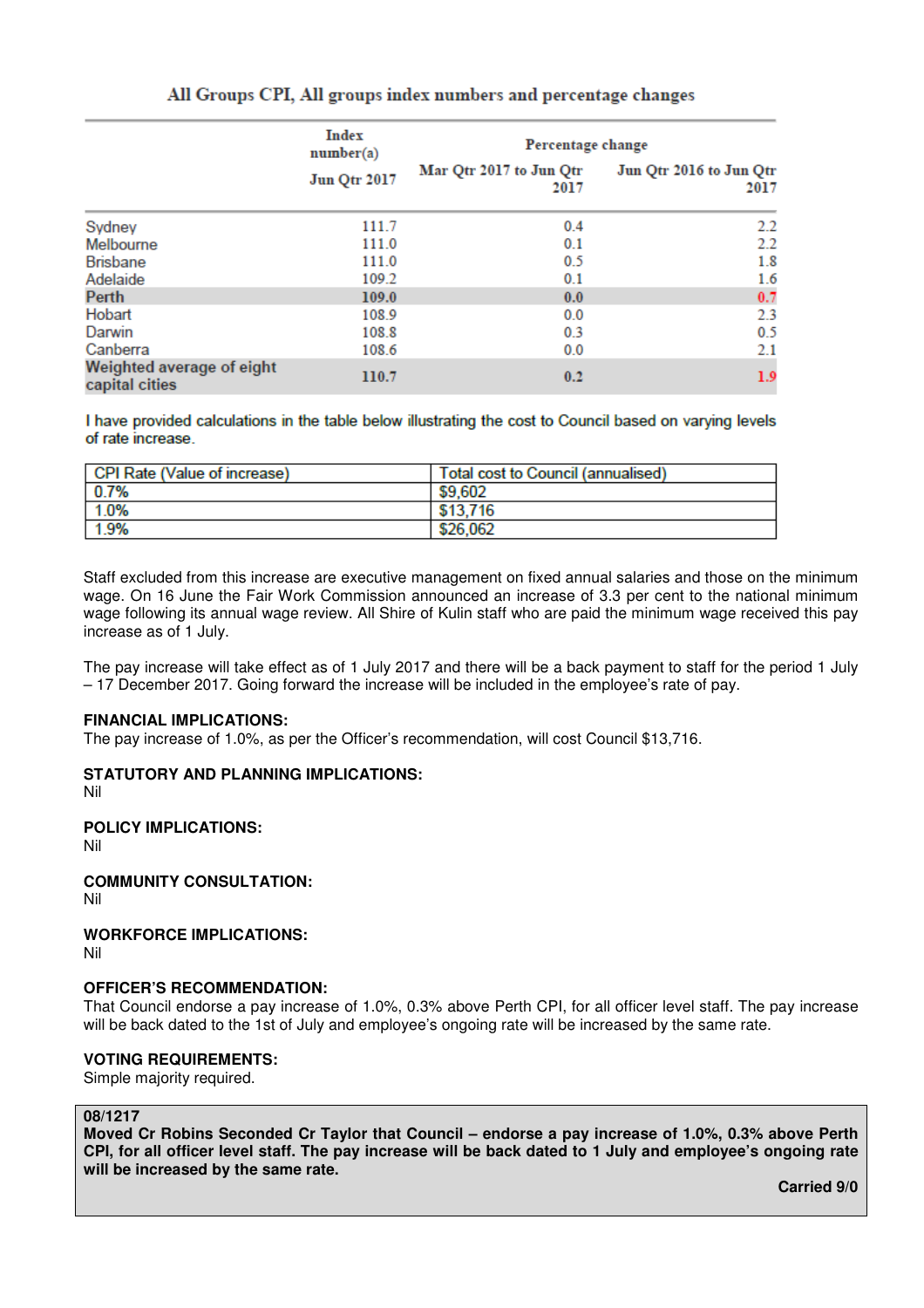# **7 COMPLIANCE**

# **7.1 Compliance Reporting – General & Financial Compliance – November 2017**

| <b>NAME OF APPLICANT:</b>           | CEO                                                                              |
|-------------------------------------|----------------------------------------------------------------------------------|
| <b>RESPONSIBLE OFFICER:</b>         | CEO                                                                              |
| <b>FILE REFERENCE:</b>              | 12.05 Compliance 12.06 - Accounting Compliance                                   |
|                                     | <b>STRATEGIC REFERENCE/S:</b> CBP 4.1 Civic Leadership, 4.1.8 Compliance methods |
| <b>AUTHOR:</b>                      | CEO/DCEO                                                                         |
| <b>DISCLOSURE OF INTEREST: Nill</b> |                                                                                  |

#### **SUMMARY:**

This report addresses General and Financial Compliance matters for November 2017. This process is not definitive, each month additional items and/or actions may be identified that are then added to the monthly checklist. Items not completed each month e.g. quarterly action - will be notations.

The report provides a guide to the compliance requirements being addressed as part of staff workloads and demonstrates the degree of internal audit being completed.

#### **BACKGROUND & COMMENT:**

The Compliance team and works staff commence the monthly compliance effort immediately after the Shire meeting each month. At that time, the executive support officer will email the assigned staff member their compliance requirements for the coming month.

As the month progresses, staff in conjunction with their manager, the CEO or DCEO will determine the extent of work/action needed to complete items. During Agenda week, the Compliance Team again meets to ensure the monthly report/list is reviewed and that compliance items are completed. In preparing the Agenda report, the CEO or DCEO will sign off on completed items.

Prior month items not completed previously will be reported in the following month so Council remains aware of what items are still outstanding. (Refer to Table attached)

Items still outstanding from September 2017;

| FOI Statement                                                       | - to be finalised for Nov Meeting with Annual Report - Now Completed          |
|---------------------------------------------------------------------|-------------------------------------------------------------------------------|
| Record Keeping Plan Compliance                                      | - to be finalised for Nov Meeting with Annual Report - Now Completed          |
| <b>Bushfire Firebreak Inspections</b>                               | - commenced on 9 <sup>th</sup> November 2017 - Completed                      |
| <b>Firebreak Reminders</b>                                          | - will be completed after Inspections - Completed                             |
| <b>Bushfire Protective Clothing</b>                                 | - orders completed - awaiting supply and delivery- Completed                  |
| Transport R2R Annual                                                | - after Annual Accounts and Audit have been completed - Now<br>Completed      |
| <b>Audit Committee with Auditor</b>                                 | - Nov meeting day-Completed                                                   |
| <b>Grants Commission Statistics return</b>                          | - to be completed by 18th Jan 2018 - Not completed                            |
| Cat Dog registration renewals                                       | - by 15 <sup>th</sup> Oct – Completed                                         |
| Items still outstanding from October 2017;                          |                                                                               |
| <b>Electors Meeting</b>                                             | - 20 <sup>th</sup> December 2017 - Completed                                  |
| Annual report and Financials to Dept.                               | - after acceptance by Council at Nov meeting - Now Completed                  |
| Election of President & Deputy President- Nov meeting - Completed   |                                                                               |
| Appointment of Committees & Delegates- Nov meeting - Completed      |                                                                               |
| <b>Photo of new Council</b>                                         | - now planned for June meeting - Completed                                    |
| <b>Bushfire Firebreak Inspections</b>                               | - commenced on 9th November 2017 - Completed                                  |
| Firebreak Reminders                                                 | - will be completed after Inspections - Completed                             |
| <b>Broadcasting Apparatus Licence</b>                               | - check to see if still requirement - Completed                               |
| <b>Clean filters in air conditioners</b>                            | - contractor quote being obtained - Contractor doing 2-3<br>units in Dec      |
| <b>Audit Report to DRD</b>                                          | - can be finalised after acceptance of Audit and Annual Report -<br>Completed |
| Quarterly Stats to DRD                                              | - Now Completed                                                               |
| Swimming Pool Water Sampling<br><b>Waste Water Recycling Scheme</b> | - not ready - 2-3 weeks away - Completed                                      |
| water samples                                                       | - in conjunction with Swimming Pool water testing - Completed                 |
|                                                                     |                                                                               |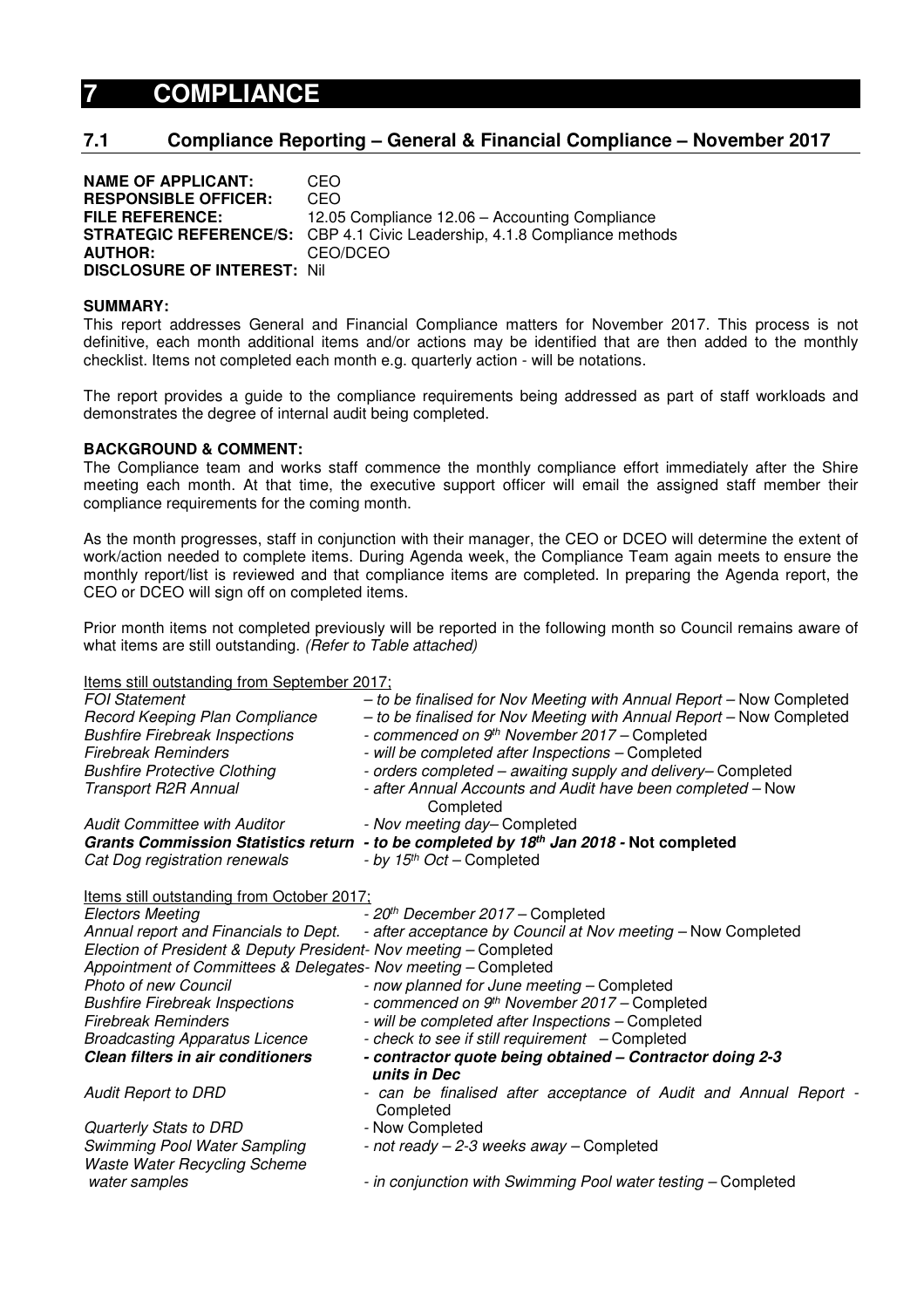#### **Items Still Outstanding November 2017**

Annual Report to Health Dept.<br>
Rubbish Collection<br>
Fransfer Station dates to be fin - Transfer Station dates to be finalised and advertised for Jan 2018

#### **FINANCIAL IMPLICATIONS:**

In the generation of the report, nil in terms of meeting compliance. There may be items that require additional administrative effort to complete or require external assistance to resolve. In those cases, individual financial implications will be reported.

#### **STATUTORY AND PLANNING IMPLICATIONS:**

Nil

## **POLICY IMPLICATIONS:**

Identified as necessary – this report Nil

#### **COMMUNITY CONSULTATION:**

Nil

#### **WORKFORCE IMPLICATIONS:**

Nil

### **OFFICER'S RECOMMENDATION:**

That Council receive the General & Financial Compliance Reports for November 2017 and note the matters of non-compliance.

### **VOTING REQUIREMENTS:**

Simple majority required.

#### **09/1217**

**Moved Cr Smoker Seconded Cr Varone that Council receive the General & Financial Compliance Reports for November 2017 and note the matters of non-compliance.** 

 **Carried 9/0** 

# **7.2 Compliance Reporting – Delegations Exercised – November 2017**

| <b>NAME OF APPLICANT:</b>           | CEO                                                                              |
|-------------------------------------|----------------------------------------------------------------------------------|
| <b>RESPONSIBLE OFFICER:</b>         | CEO                                                                              |
| <b>FILE REFERENCE:</b>              | 12.05 - Compliance                                                               |
|                                     | <b>STRATEGIC REFERENCE/S:</b> CBP 4.1 Civic Leadership, 4.1.8 Compliance methods |
| <b>AUTHOR:</b>                      | CEO                                                                              |
| <b>DISCLOSURE OF INTEREST: Nill</b> |                                                                                  |

#### **SUMMARY:**

To report back to Council actions performed under delegated authority for the period ending 30 November 2017. To provide a comprehensive report listing of the delegations able to be exercised following adoption of a more substantial array of delegations in June 2017.

### **BACKGROUND & COMMENT:**

This report is prepared for Council detailing actions performed under delegated authority by the respective officers under each of the delegation headings:

### **ADMINISTRATION**

- **Policy Delegation Community Community Policy Delegation**
- A<sub>1</sub> Acting Chief Executive Officer (CEO)
- A2 Agreements for Payments of Debts to Council (CEO/DCEO)
- A3 Casual Hirer's Liability (CEO)
- A4 Complaint Handling (CEO)
- 
- A6 Investment of Surplus Funds (CEO/DCEO)
- A7 IT & Social Media Use Of (CEO)
- A8 Legal Advice, Representation & Cost Reimbursement (CEO)
- A9 Payments from Municipal and Trust Funds (CEO to numerous staff for Orders)

A5 Fees & Charges – Discounts (CEO/DCEO/MW/MLS/CRC Mgr.)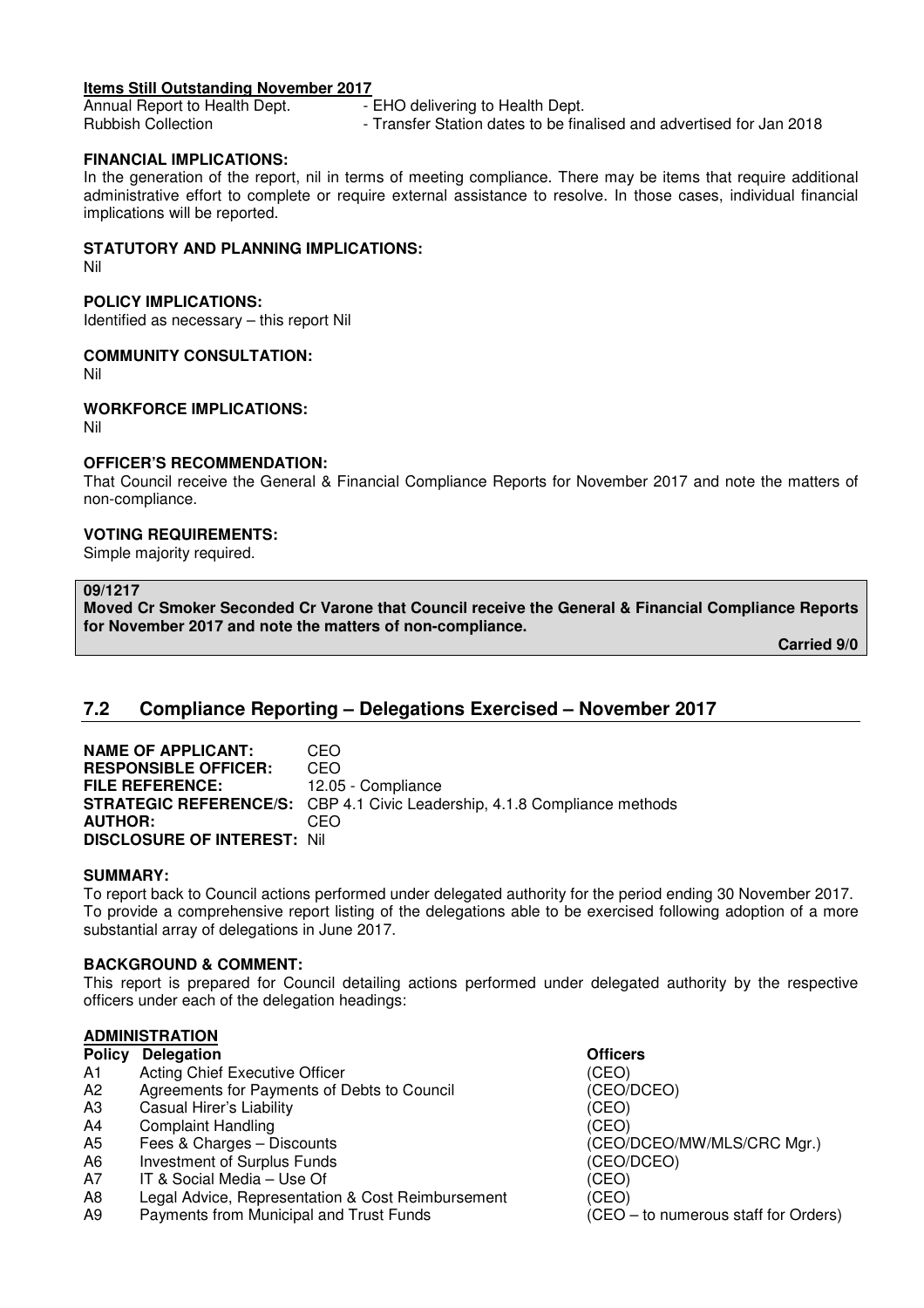| A10<br>A11<br>A12                                                                                                                                                                                                    | Use of Common Seal<br><b>Writing Off Debts</b><br>Housing                                                                                                                                                                                                                                                                                                                                                                                                                                                                                                                                                         | (CEO)<br>(CEO)<br>(CEO)                                                                                                                                                                                              |
|----------------------------------------------------------------------------------------------------------------------------------------------------------------------------------------------------------------------|-------------------------------------------------------------------------------------------------------------------------------------------------------------------------------------------------------------------------------------------------------------------------------------------------------------------------------------------------------------------------------------------------------------------------------------------------------------------------------------------------------------------------------------------------------------------------------------------------------------------|----------------------------------------------------------------------------------------------------------------------------------------------------------------------------------------------------------------------|
| A13                                                                                                                                                                                                                  | Procedure for Unpaid Rates Finance                                                                                                                                                                                                                                                                                                                                                                                                                                                                                                                                                                                | (CEO)                                                                                                                                                                                                                |
|                                                                                                                                                                                                                      | <b>GOVERNANCE</b>                                                                                                                                                                                                                                                                                                                                                                                                                                                                                                                                                                                                 |                                                                                                                                                                                                                      |
| G <sub>1</sub><br>G <sub>2</sub><br>G <sub>3</sub><br>G4                                                                                                                                                             | Applications for Planning Consent<br><b>Building Licences and Swimming Pools</b><br>Cemeteries Act 1986<br>Health Act 1911 Provisions                                                                                                                                                                                                                                                                                                                                                                                                                                                                             | (CEO)<br>(EHO/Building Surveyor)<br>(CEO)<br>(EHO)                                                                                                                                                                   |
|                                                                                                                                                                                                                      | <b>HUMAN RESOURCES</b>                                                                                                                                                                                                                                                                                                                                                                                                                                                                                                                                                                                            |                                                                                                                                                                                                                      |
| H1                                                                                                                                                                                                                   | Grievance Procedures                                                                                                                                                                                                                                                                                                                                                                                                                                                                                                                                                                                              | (CEO)                                                                                                                                                                                                                |
|                                                                                                                                                                                                                      | <b>COMMUNITY SERVICES</b>                                                                                                                                                                                                                                                                                                                                                                                                                                                                                                                                                                                         |                                                                                                                                                                                                                      |
| C <sub>1</sub><br>C <sub>2</sub><br>C <sub>3</sub><br>C <sub>4</sub><br>C <sub>5</sub><br>C <sub>6</sub><br>C7<br>C <sub>8</sub><br>C <sub>9</sub><br>C10<br>C11<br>C12<br>C <sub>13</sub><br>C14<br>C <sub>15</sub> | Bushfire Control - Shire Plant for Use of<br>Bushfire Control - Plant Use for Adjoining Shires<br>Bushfire Prohibited / Restricted Burning Periods - Changes<br><b>Bushfire Training Administration</b><br>Cat Ownership Limit - Cat Control<br>Dog Control - Attacks<br>Dog Ownership Limit - Dog Control<br>Sea Containers Use of - Town Planning<br>Second Hand Dwellings<br><b>Temporary Accommodation</b><br>Unauthorised Structures - Building Control<br>Kulin Bush Races<br>Freebairn Recreation Club Committee<br>Kulin Child Care Centre Management Committee<br>General - Community Services Practices | (CEO)<br>(CEO)<br>(Shire President/CEO)<br>(CEO)<br>(CEO)<br>(CEO)<br>(CEO)<br>(CEO)<br>(CEO)<br>(CEO)<br>(CEO)<br>(Kulin Bush Races Committee)<br>(FRC Club Committee)<br>(Kulin CCC Management Committee)<br>(CEO) |
| <b>WORKS</b>                                                                                                                                                                                                         |                                                                                                                                                                                                                                                                                                                                                                                                                                                                                                                                                                                                                   |                                                                                                                                                                                                                      |
| W1<br>W <sub>2</sub><br>W3<br>W4<br>W <sub>5</sub><br>W6<br>W7<br>W8<br>W9<br>W10                                                                                                                                    | <b>Gravel Supplies</b><br>Roads - Clearing<br>Roads - Damage to<br>Roads - Roadside Markers - Management of<br>Stormwater Drainage<br><b>Street Trees</b><br>Streetscape - Improvements<br>Roadside Burning<br><b>Temporary Road Closures</b><br>General - Works Practices Approvals                                                                                                                                                                                                                                                                                                                              | (MW)<br>(CEO)<br>(MW)<br>(MW)<br>(MW)<br>(CEO)<br>(CEO)<br>(MW)<br>(MW)                                                                                                                                              |

# **COMMENT:**

The following details the delegations exercised within the Shire relative to the delegated authority for the month and are submitted to Council for information (excluding delegations under A9, Payments – refer to individual order and payment listed in Accounts paid)

## **A5 Fees & Charges – Discounts (CEO)**

 Approved a 15% reduction in Swimming Pool Fees adopted in the 2017/18 Budget for Season Passes (Pool and Slide). In response to public questions concerning the start of the pool and slide season being delayed by 4 weeks (20% of season). Positive response to change from patrons.  **Season Pass** 

| <b>Including Slide</b> | Adult | <b>Child</b> | Family |
|------------------------|-------|--------------|--------|
| Old Rate               | \$147 | \$91         | \$271  |
| New Rate               | \$125 | \$77         | \$230  |
|                        |       |              |        |
| <b>No Slide</b>        |       |              |        |
| Old Rate               | \$74  | \$45         | \$135  |
| New Rate               | \$63  | \$38         | \$115  |

# **A5 Private Works – Low Loader Hire**

 18% discount on km rate for Low Loader hire to transport Jilakin Contractors grader to Mingenew - \$5.70km to \$4.70 - to be competitive with alternate quotes. Approx. \$800 profit on job.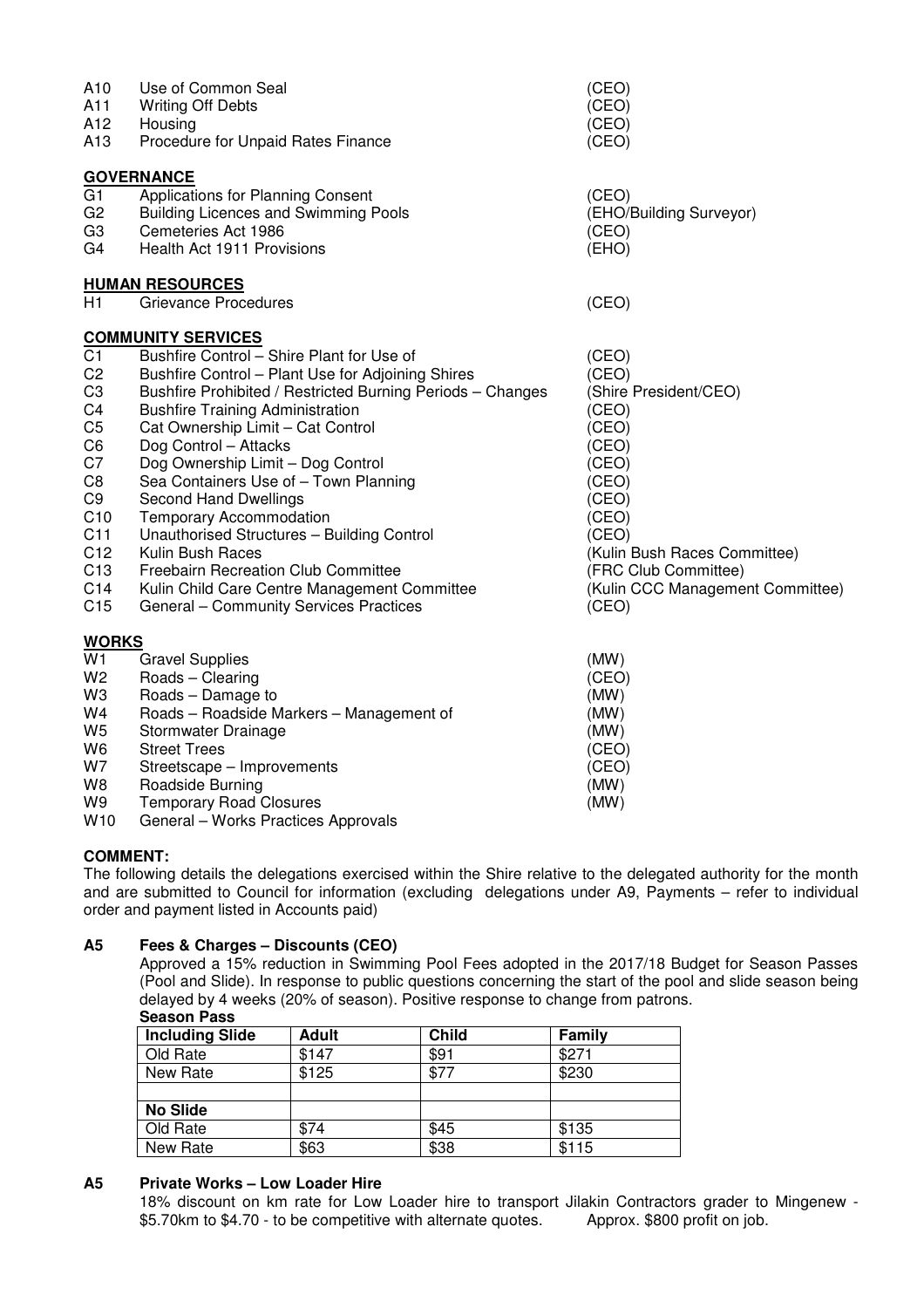#### **A6 Investment of Surplus Funds (DCEO)** – Local Government Act 1995, section 6.14 Municipal funds

| $T$ <sub>ype</sub> | Rate    | Deposit/(Withdrawal) |
|--------------------|---------|----------------------|
| At Call            | $1.5\%$ | (300,000)            |
| At Call            | 1.5%    | 280,000              |
| Term Deposit       | 1.75%   | (250,000)            |

## **G1 Applications for Planning Consent - NIL**

Had a request for a Development Application (DA) from Ms June Richards for Lot 20, 6 High Street – Shop. Upon consideration of TPS2 and a clear understanding of the intent of the applicant (including assessment by Joe Douglas) determined that under Deemed provisions of TPS2, no DA was required. Applicant has been advised that if alternate uses are considered in the future – DA will be required.

#### **G2 Building Licences (CEO)**

Approved Building Application for Shire of Kulin, Johnston St, Kulin, for Kulin Cemetery Niche Wall Shelter - estimated value \$30,000.

Approved Building Application for Telstra Corporation, via GC Construction and Management, Watsonia Rd, Gooseberry Hill WA, for Telecommunications Tower & Equipment Hut - estimated value \$200,000.

#### **STATUTORY ENVIRONMENT:**

Building Act 2011 Bushfires Act 1954 Cemeteries Act 1986 Health (Asbestos) Regulations 1992; Health (Miscellaneous Provisions) Act 1911; Local Government Act 1995 Public Health Act 2016 Shire of Kulin TPS2 Town Planning Development Act Town Planning Scheme Trustees Act, Part III, Criminal Procedure Act 2004;

#### **FINANCIAL IMPLICATIONS:**

Nil in terms of exercising delegation and reporting to Council though there may be financial implications in the case of each delegation exercised.

### **STATUTORY AND PLANNING IMPLICATIONS:**

Nil

### **POLICY IMPLICATIONS:**

There are no known policy implications relating to this report.

#### **COMMUNITY CONSULTATION:**  Nil

**WORKFORCE IMPLICATIONS:**  Nil

### **OFFICER'S RECOMMENDATION:**

That Council receive the Delegation Exercised Report for December 2017.

### **VOTING REQUIREMENTS:**

Simple majority required.

#### **10/1217**

**Moved Cr Lucchesi Seconded Cr Robins that Council endorse the monthly financial statement for the period ending 30 November 2017.** 

 **Carried 9/0**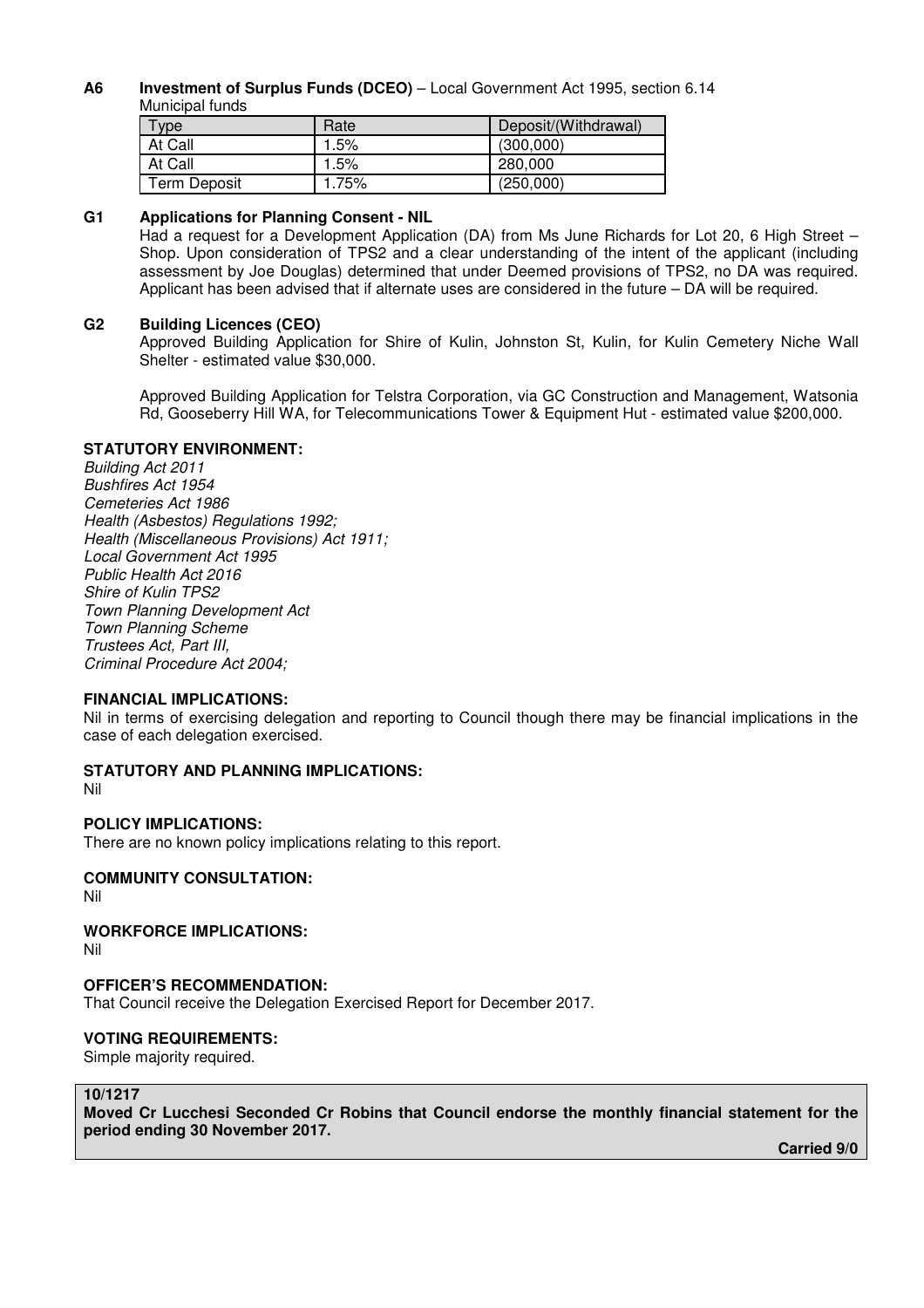# **8 ELECTED MEMBERS MOTIONS OF WHICH PREVIOUS NOTICE HAS BEEN GIVEN**

Thanks were expressed to Kate Bishop for her work as CRC Manager over the past 2 years.

# **9 NEW BUSINESS OF AN URGENT NATURE INTRODUCED BY DECISION OF MEETING**

# **9.1 Kulin Bush Races – Funding Project Working Group**

**NAME OF APPLICANT:** Cr Bowey **RESPONSIBLE OFFICER:** CEO **FILE REFERENCE:** 02.06.01 – Kulin Bush Races **STRATEGIC REFERENCE/S: AUTHOR:** Cr Bowey **DISCLOSURE OF INTEREST:** Nil

### **BACKGROUND & COMMENT:**

The Kulin Bush Races Committee has not held a funding round for the past few years. There has been a general consensus within the KBR committee they would like to support a larger and more worthwhile project, rather than several small projects. With 2017 event KBR being a financial success, it is timely to instigate a worthwhile project for the community. Short term Accommodation is something which is raised frequently at Council.

KBR has sent a message to the committee, asking their opinion on advertising a funding round. The comments are varied, but most would prefer the committee to discuss again. Some committee members replied with the comment they preferred to support a bigger project.

I think it is timely for Council to approach KBR and discuss the possibilities for funding a project. There may well be other options apart from accommodation.

I am suggesting Council initiate the formation a committee or working group to form a view on where KBR funds will be spent. Should the working group be formed and short term accommodation identified as a worthwhile project, it would be prudent of the group to visit other towns in the region to identify suitable options. There are many examples in nearby towns. E.g. Nyabing, Narembeen, Kondinin and Bruce Rock.

### **FINANCIAL IMPLICATIONS:**

Nil

**STATUTORY AND PLANNING IMPLICATIONS:** 

Nil

**COMMUNITY CONSULTATION:** 

Nil

## **WORKFORCE IMPLICATIONS:**

Nil

### **OFFICER'S RECOMMENDATION:**

That Council approach Kulin Bush Races Committee with a suggestion to form a working group to investigate the establishment of short term accommodation options in the town. The working group/committee shall make recommendations to Council prior to the April meeting. The committee shall comprise of three (3) KBR committee and three (3) councillors or council staff, plus one appointed chairperson from Council.

### **VOTING REQUIREMENTS:**

Simple majority required.